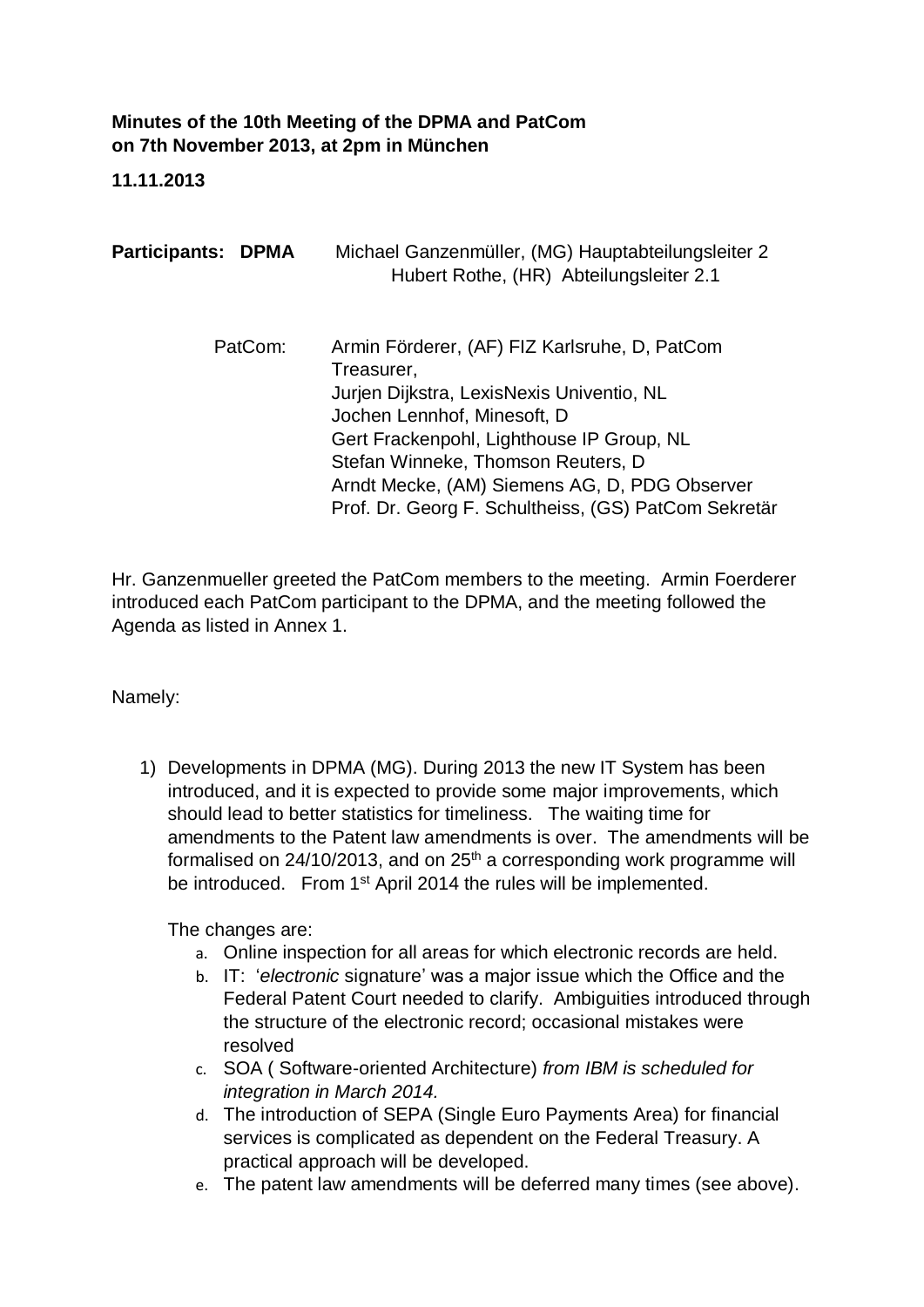- f. The project DPMAmarken is on time, it was more expensive than anticipated. The electronic file inspection for TMs is active since 2013.
- g. The DPMA process centre will be modernised.

AF asked what the impact on the databases would be, and HF informed that an extension of the time to file an appeal of 9 months. The extension of 6 months would be notified and printed on the patent specification. There will be no new publication. The industrial design will be renamed as '*Design'* , in the '*Designs Gazette'* in the '*Design pages'* . The patent law amendments and the design law are handled under two separate legislations.

2) Federated Register

.

HR clarified that the DPMA hopes by second quarter 2014 to be able to offer access to the Federated Register, if the EPA is available (Level 2). The data table is ready, and the implementation will be programmed. The Unitary patent will be given a code of '*1 state'* . The continuation to Level 3 is currently unclear.

3) Developments in Unitary Patent.

The DPMA learnt in the Superworkshop in Bologna that there remain questions over the type and implantation and that eventually the impact on the information services will be assessed.

AM asked what the Unitary patent covered, which countries , how this would be noted, and if there would be a legal data element added? As far as he was concerned, that other aspects also were important for industry, e.g. as business intelligence. Eventually the EPA plan to publish this type of information in a 'Front-page'

HR further explained that there were no current plans for the DPMA register to take Unitary Patent data. AM asked whether legal foundations would be required to include the new patent right. HR answered, No, but a clear user requirement would be needed, e.g. from ARPAD. The Markenregister is already functioning.

4) Classification developments. The DPMA clarified that so far they are not working with CPC. Although CN, RU, KR and BR have declared they will use CPC, DPMA consider that there is currently no real advantage to making the change, particularly given the high cost needed.

The PCT minimum date states that classification must be by IPC, and the DPMA must especially ensure material for national examinations.

5) Data Protection. *MG explained that due to Data protection it is too difficult to 'clean up' files from personal, protected data, and therefore where* there may be personal data in the files, *they are not available to the public. This avoids*